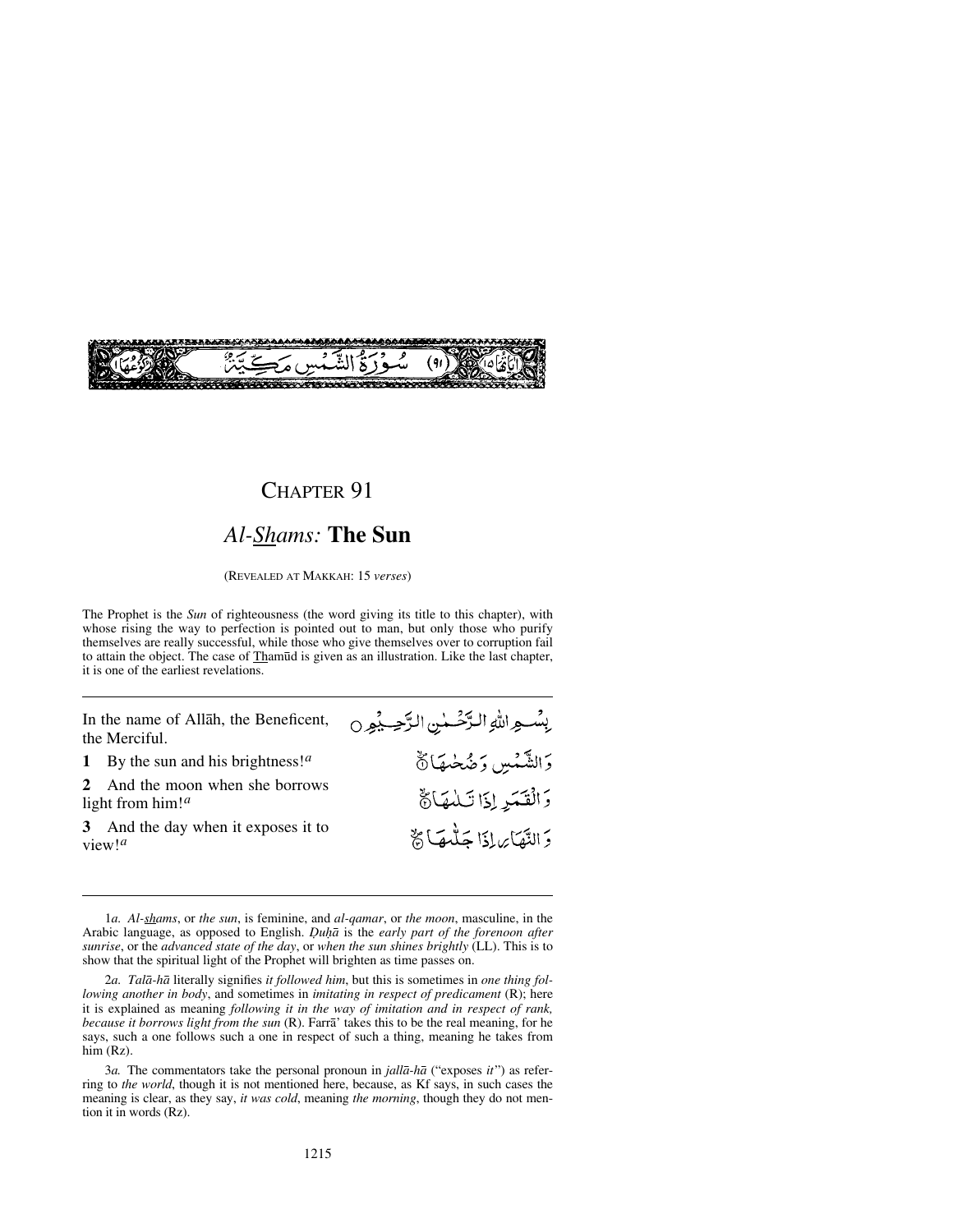**4** And the night when it draws a veil over it!*<sup>a</sup>*

**5** And the heaven and its make!

**6** And the earth and its extension!

**7** And the soul and its perfection!*a*—

**8** So He reveals to it its way of evil and its way of good;*<sup>a</sup>*

**9** He is indeed successful who causes it to grow,

وَالَّيۡلِ إِذَا يَغۡشَمَهَا ﴾ وَالسَّيَآءِ وَمَا بَنْبِهَاهُ دَ الْأَنْرُضِ دَ مَا طَعْبِهَا ﴾ دَ نَفْسٍ دِّ مَا سَوْيِهَا ﴾ فَأَلْهَمَهَا فَجُوبَهَا وَتَقْزِيهَا ﴾ قَيْلَ أَذْلَحَ مَنْ نَهْكَ هَاَ لَهِ

4*a.* The personal pronoun in *yaghshå-hå* ("draws a veil over *it*") also refers to *the world.*

7*a*. The *mā* in vv. 5–7 is either *masdariyyah*, as in the translation ("its"), or *mauşūlah*, as referring to the Divine Being, for *mā* is often used to indicate the majesty of the person spoken of; the meaning in this case would be: And the heaven and Him Who built it, and the earth and Him Who spread it. The mention of the perfection of the soul of man in this verse is a sequel to what is stated in the first six verses. Man is here spoken of as possessing the highest of qualities which are met with in nature. The sun is a source of light, even so is the perfect man a source of spiritual light. The moon borrows the light of the sun, even so is the perfect man, whose light is really borrowed from the Divine source, which is the real source of all light. The day makes things manifest and thus enables man to carry on his struggle, while the night casts a veil over light and brings rest; the perfect man possesses both these qualities, as he carries on a very hard struggle for the attainment of great ends, and at the same time his mind is at rest and he possesses the quality of contentment. The heaven is raised high, and the earth is spread out for men to walk over, being thus a manifestation of humility; the perfect man possesses both these qualities, having the highest of aspirations and being at the same time humble and lowly. The perfect man thus possesses the opposite qualities of giving light and receiving light, severe exertion and complete rest, greatness and humility. These qualities were possessed by the Prophet, who invited others to make the same the goal of their lives.

8*a.* The verse is a fitting sequel to the statement made in the previous verse as regards the perfection of the soul, as it points out the way to perfection. It is through *ilhåm*, Divine inspiration, or revelation, that the soul is made perfect, because Divine revelation makes clear, the two ways, *fuj∂r*, or *the way of deviation from the Truth*, i.e., *the way of evil*, and *taqwå*, or *the way of observance of duty*, or *the way of good*. It is by avoiding the former and walking in the latter that perfection can be attained. Both Rodwell and Palmer are wrong here in translating the verse as meaning, "And breathed into it its wickedness and its piety" (Rodwell), "taught it its sin and its piety" (Palmer), for the statement in this form is not only contradicted by the whole of the Qur'ån, but is also self-contradictory and meaningless. *Ilhåm* always signifies *an intimation by inspiration from the Divine Being*, or *Divine revelation*. "*And this is peculiar to that which is intimated by Allåh*" (R). Rz says *the intimation by inspiration of good and evil* means the *making a man to understand and know them both*, and he adds that this explanation is accepted by I'Ab and all trustworthy commentators.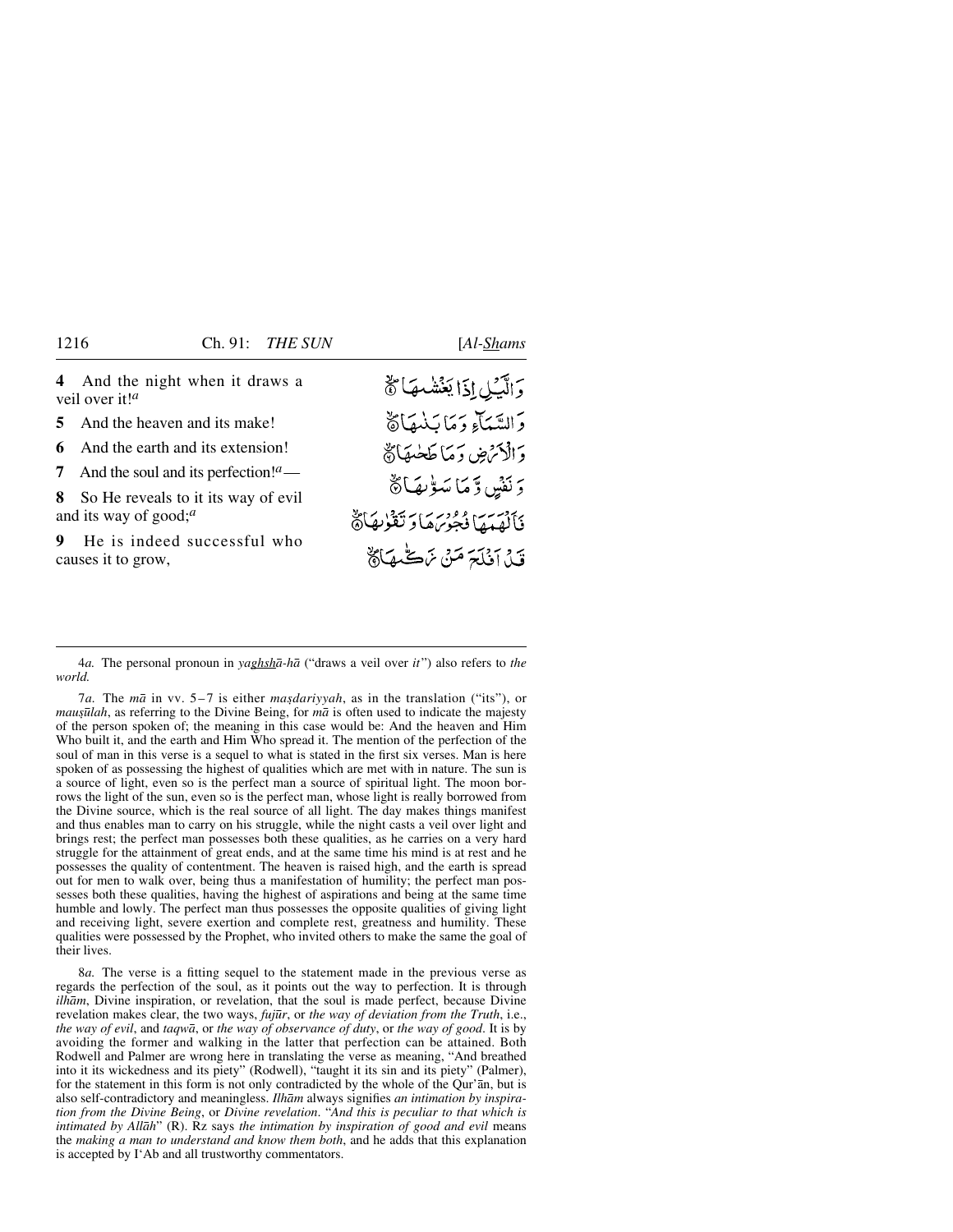#### Part 30] *THE SUN* 1217

**11** Tham∂d rejected (the truth) in their inordinacy,*<sup>a</sup>*

**12** When the basest of them broke forth with mischief —

**13** So Allåh's messenger said to them: (Leave alone) Allåh's she-camel, and (give) her (to) drink.

**14** But they called him a liar and slaughtered her. So their Lord destroyed them for their sin and levelled them (with the ground);

**15** And He fears not its consequence.*<sup>a</sup>*

وَقَيْدُ خَابَ مَنْ دَمِيْسِهَا فِي كَذَّبَتْ شَهْرُدُ بِطَغْابِهَا لَ إذ انتَّبَعَتْ أَنشَقْهَا لَهُمْ فَقَالَ لَهُمْ رَسُوْلُ اللَّهِ نَاقَةَ اللَّه وتبعقنهاة فَكَنَّ بُوَةٍ مَسَوَّرٍ وَمَاءٌ فَكَامُلَةٍ عَلَيْهِمْ بَاتَّهُمْ بِدَٰنَّةٍ فِمَ فَسَوْرِيَاهُمْ وَلَايَخَاثُ عُقْبُهَا؟

10*a. Zakkå* is from *zakå*, meaning *it increased*, and therefore primarily the word signifies *he made it to increase* or *thrive*, and *dasså-hå* means *he hid it* or *concealed it*, or *buried it* (LL). The secondary meaning of the former is *he purified it*, and that of the latter *he corrupted it*. The adoption of these two words really indicates that the faculties necessary for perfection are given to every man, but there are some who make them thrive by their development and others who corrupt them by allowing them to remain concealed, not displaying them to their advantage.

11*a.* The verse gives an instance of those whose end is failure on account of the corrupt manner of their lives, giving at the same time a warning to men that, if they continued in their evil course and did not turn to righteousness, following the call of the Prophet, their end would be the same. If they followed the Prophet, they would attain to perfection, but, if they went against him, they would be given over to destruction as were the former people.

15*a.* Allåh does not care for the consequences of the punishment to a people when they are found deserving of such punishment, for through their destruction comes life to humanity.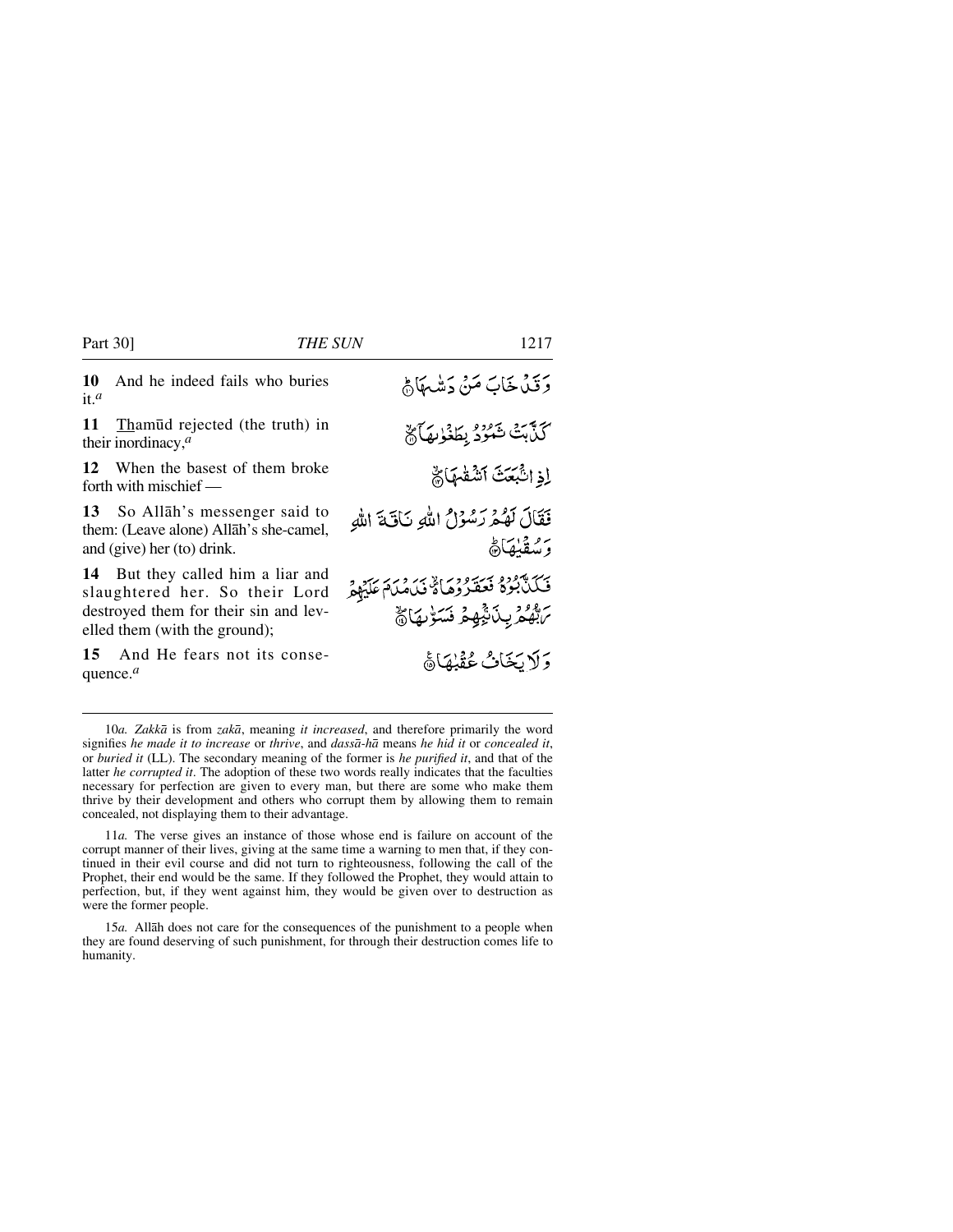

# *Al-Lail:* **The Night**

(REVEALED AT MAKKAH: 21 *verses*)

The object of this chapter is to show that *The Night* of disbelief and ignorance — hence the title — will give place to the light of the day, for inasmuch as men strive after different objects, those who strive to establish good will have facility, while those who go after evil shall find themselves in difficulties. It is one of the earliest revelations.

In the name of Allåh, the Beneficent, the Merciful.

**1** By the night when it draws a veil!<br>**2** And the day when it shines!

2 And the day when it shines!<br>**3** And the creating of the mal

**3** And the creating of the male and the female! —

**4** Your striving is surely (for) diverse (ends).*a*

**5** Then as for him who gives and keeps his duty,

**6** And accepts what is good —

**7** We facilitate for him (the way to) ease.

| بِشُعِراللهِ الرَّحْسٰنِ الرَّحِسِيْمِِ 0 |
|-------------------------------------------|
| 5 الَّكِيلِ اِذَا يَغْشَى جْ              |
| وَ النَّهَائِ إِذَا تَجَلُّ ﴾             |
| وَمَاخَلَقَ النَّاكَّرَ وَالْأُنْثَى ۞    |
| ٳڽ <i>ۧ؞ٮۜڎؽ</i> ؘػۮ <i>ۮ</i> ڷۺٙڴؽ؋      |
| فَأَمَّاً مَنْ أَعْطٰى وَ اتَّقْى ﴾       |
| <b>ۯؘڝؘڷۜڽۧ</b> ۑٳڷڂۺڶؽ؋                  |
| فَسَنُبَيَّتِيْرُهُ لِلْبُشْدُنِيِّ فَي   |

<sup>4</sup>*a.* Evil is here compared with the darkness of the night and good with the light of day. The creation of the male and the female, which stands for the creation of the whole of animate nature, because all living beings are created either male or female, is also a witness to the same truth, for there we find everyone striving for an end, and everyone reaping according to the manner of his striving.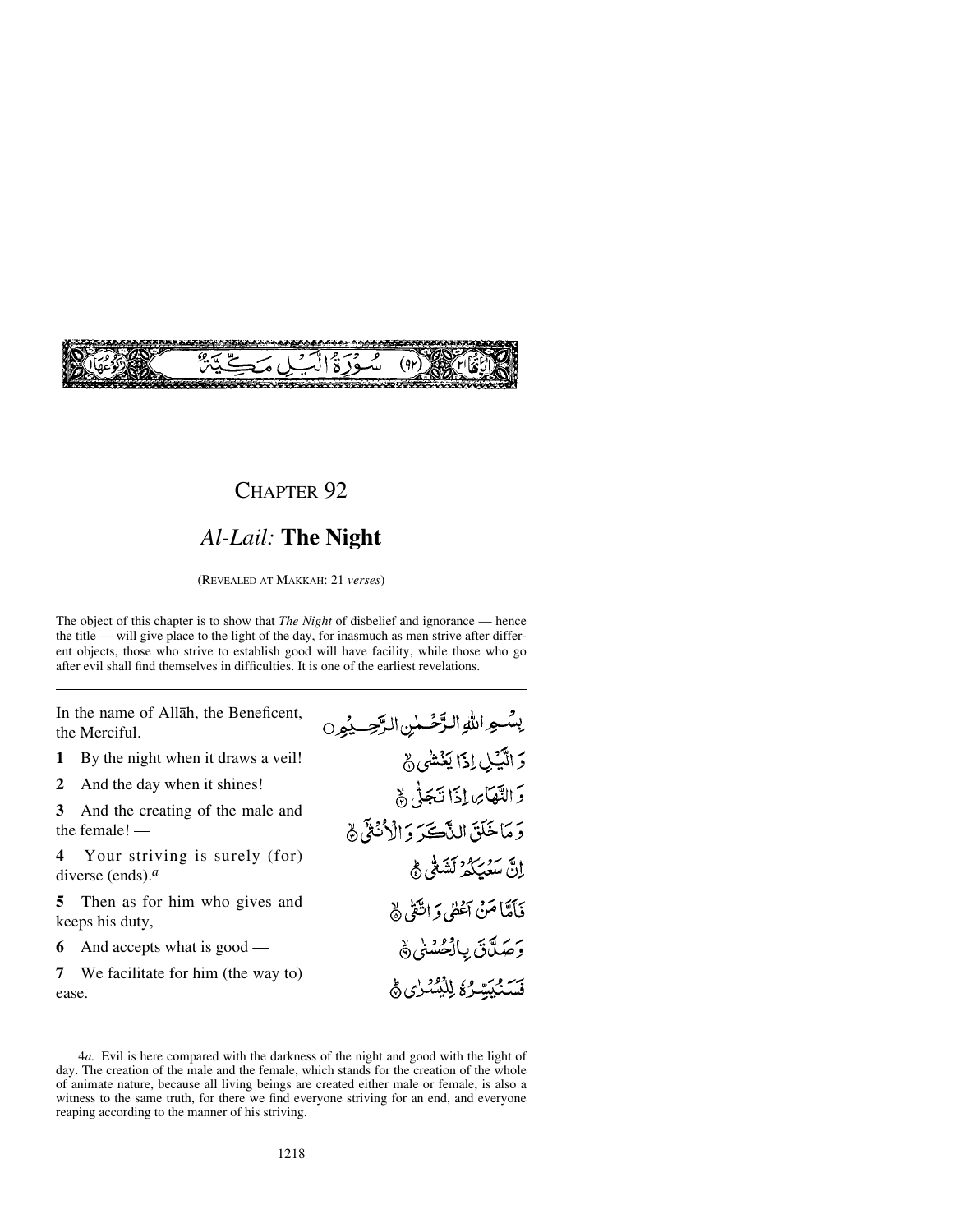**8** And as for him who is niggardly and considers himself self-sufficient,

**9** And rejects what is good —

**10** We facilitate for him (the way to) distress.

**11** And his wealth will not avail him when he perishes.*a*

**12** Surely Ours is it to show the way,

**13** And surely Ours is the Hereafter and the former.*a*

**14** So I warn you of the Fire that flames.

**15** None will enter it but the most unfortunate,

**16** Who rejects (the truth) and turns (his) back.

**17** And away from it shall be kept the most faithful to duty,

**18** Who gives his wealth, purifying himself,

**19** And none has with him any boon for a reward,

**20** Except the seeking of the pleasure of his Lord,*<sup>a</sup>* the Most High.

**21** And he will soon be well-pleased.

دَ أَمَّاً مَنْ يَجِيلَ وَ اسْتَغَنَىٰ لَهُ رَڪَنَّتِ پالْڪُسُنِّي ۾ فَسَنُكِيِّبِيٌّ فَالْمُكْسَرُي هَيْ وَ مَا يُغْنِي عَنْهُ مَا لَٰهٌ إِذَا تَدَوُّي هَي إِنَّ عَلَيْنَا لَلْفُلْ يَ دَ إِنَّ لَمَنَا لَلْأَخِيرَةَ وَالْأَذْوُلِي ۞ فَأَنْذَىٰ تُكُّرُ نَائِمَا تَلَكُّلُ ﴾ لَا يَصْلُمَهَا إِلَّا الْآَشَةِ ﴾ الآبن ئى ڪَٽَآبَ دَ نَوَڻُ ۾ بَرْ مُحَدَّبُهَا إِذْ كُثَّى هُ الَّذِيْ يُؤْتِيُّ مَالَهُ يَتَرَكُّ ﴾ وَ مَا لِإِحَدٍ عِنْدَةٌ مِنْ نِّعْدَةٍ تُجْزَى ﴾ اِلاً ابْتِغَاءَ دَجْهِ بَرِيّهِ الْأَعْلَىٰ ﴾ دَكْتَبْدْنَ بَدْضَيْءً

<sup>11</sup>*a.* The two examples given in these verses represent those who accept and those who reject the Truth, respectively; the one goes on doing good deeds, finding his way quite easy, until he finds himself in ease, and the other goes on doing evil, the doing of which seems easy to him, until he finds himself in distress.

<sup>13</sup>*a.* The wicked one is here told that he will find himself in distress not only in the Hereafter but also in this life, as God has control of both. Or the *åkhirah* here is what is coming later — what is promised — and the *∂lå* the present state.

<sup>20</sup>*a.* The pleasure of the Lord is the only boon for which a man should hope, and hence this is the goal of a Muslim's life — his paradise in this as well as the next life. This is in accordance with what is said in 9:72, one of the latest revelations: "And greatest of all is Allåh's goodly pleasure. That is the grand achievement".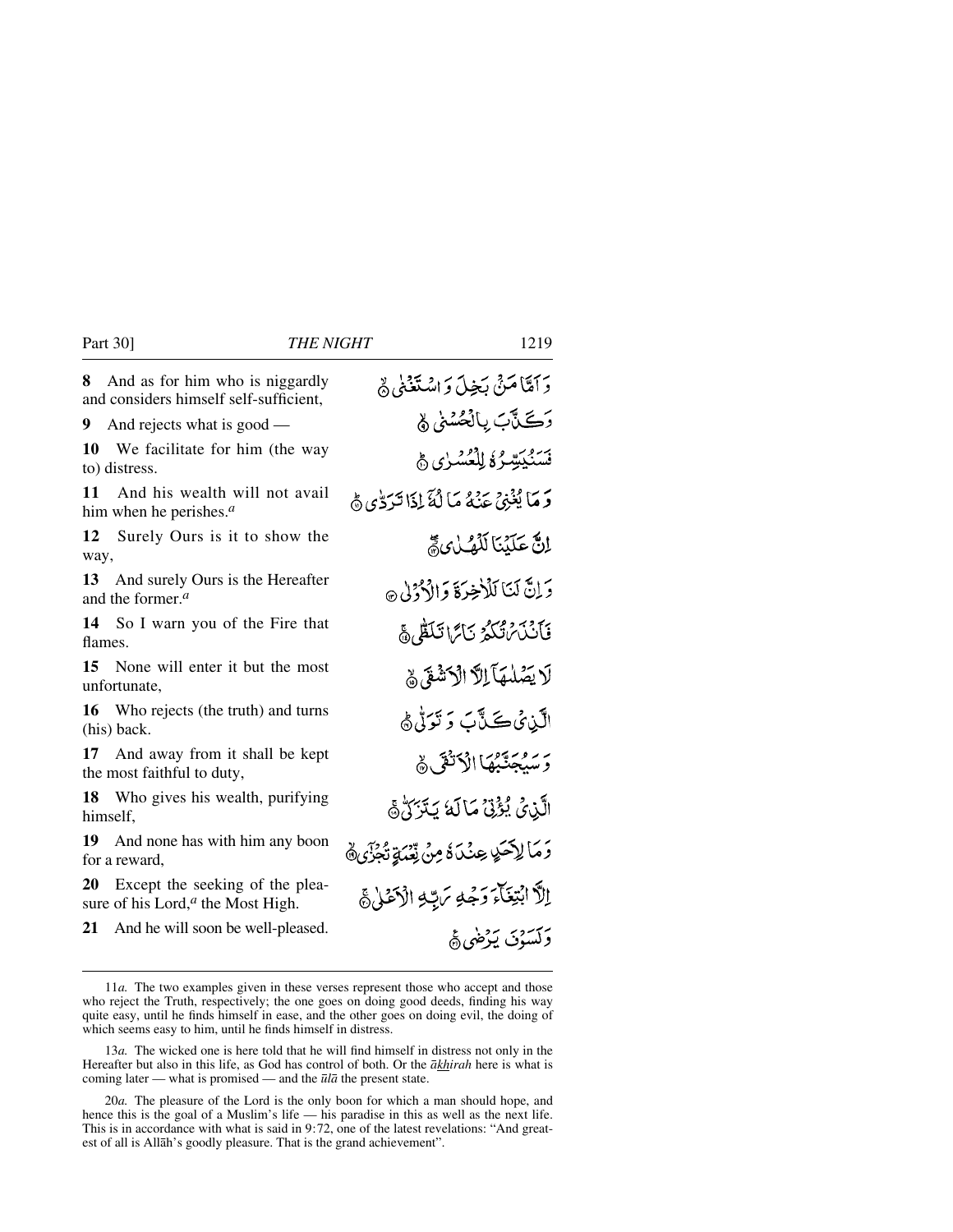

### *Al-Óu√å:* **The Brightness of the Day**

(REVEALED AT MAKKAH: 11 *verses*)

This chapter draws attention to the gradual spreading of the light of the sun of Islåm, and is therefore given the title of *Al-Óu√å* or *The Brightness of the Day*. The last two chapters metaphorically speak of the advent of the Holy Prophet as the rising of the sun, and the metaphor is continued here. As the sunshine is not fully resplendent immediately after the rising of the sun, so Truth would shine in its full brightness gradually. It is one of the earliest revelations.

In the name of Allåh, the Beneficent, the Merciful.

- **1** By the brightness of the day!<br>**2** And the night when it is still!
- **2** And the night when it is still! —<br>**3** Thy Lord has not forsaken thee

**3** Thy Lord has not forsaken thee, nor is He displeased.*<sup>a</sup>*

**4** And surely the latter state is better for thee than the former.

يِسْعِ اللَّهِ الرَّحْسٰنِ الرَّحِيْمِِ0 وَ الصَّحْیِ۞ وَالْكَبْلِ إِذَا سَبْيُ ﴾ مَا وَدَّعَكَ يَرَبُّكَ وَمَاقَلَى ثَ وَلَلْإِخِرَةُ خَيْرٌ لَّكَ مِنَ الْأَوْلَى ثَمَّ

<sup>3</sup>*a.* The commentators narrate varying reports to the effect that the verse was revealed on the occasion of a long pause in the coming of revelation to the Holy Prophet. According to *Bukhārī*, it was only a pause of two or three days (B. 65:xciii, 2). That revelation was sent down to the Holy Prophet at intervals is a fact, and a pause of two or three days could not have given rise to such allegations. The words may be taken as words of solace in general sense, the significance being that God would never forsake him. But in the light of what follows, the words are prophetical, the indication being that in its later history Islåm would have to face set-backs which might give rise to such doubts. The Prophet and his followers are therefore given an assurance that God will never forsake the cause of Islåm. Force is lent to this interpretation by the fact that here it is not the night that is followed by the brightness of the day, which was the case at the appearance of the Prophet, but the brightness of the day is followed by the stillness of the night, which seems to be a reference to the inactivity of the Muslim people after the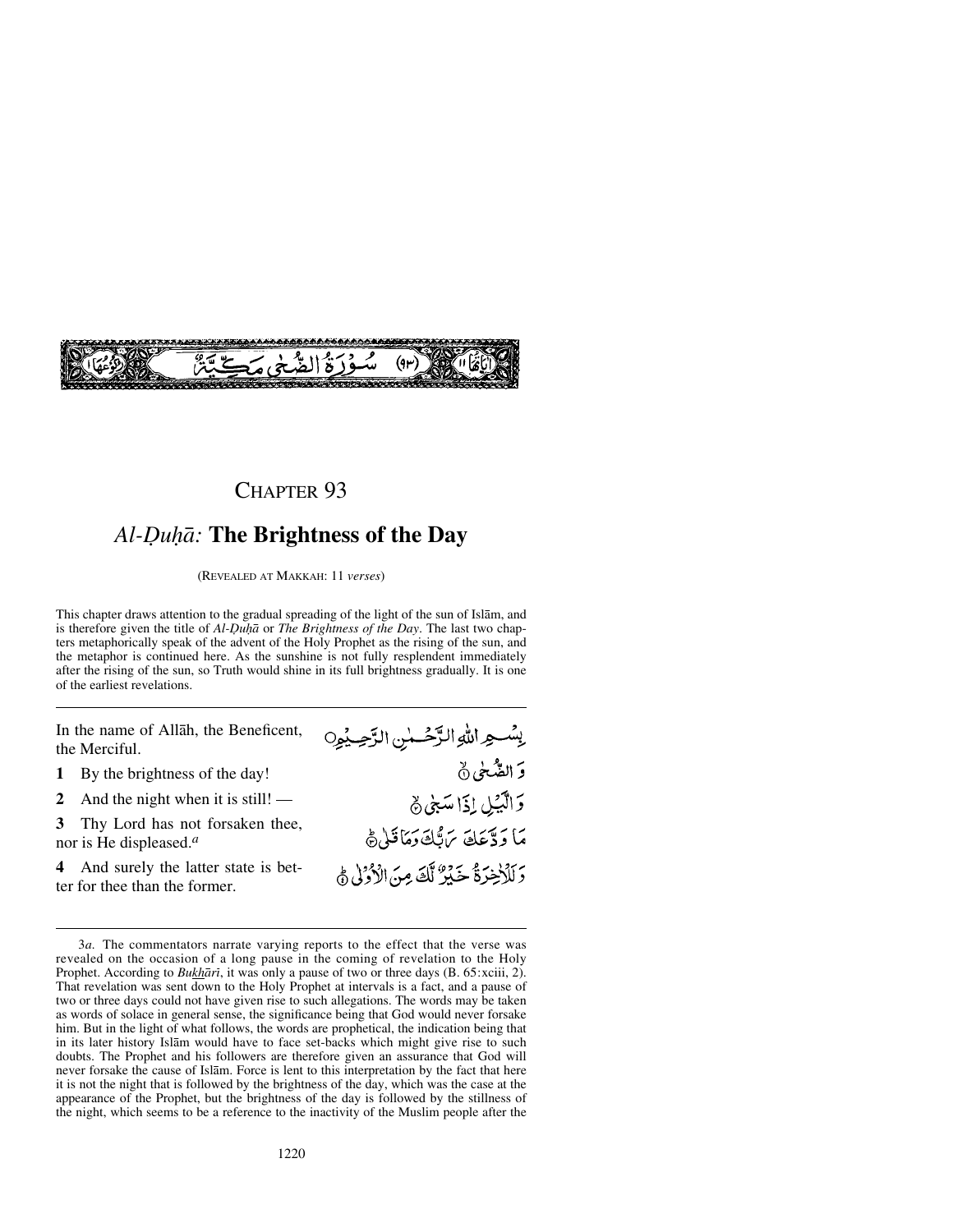**5** And soon will thy Lord give thee so that thou wilt be well pleased.*<sup>a</sup>*

**6** Did He not find thee an orphan*<sup>a</sup>* and give (thee) shelter?

**7** And find thee groping, so He showed the way?*<sup>a</sup>*

وَلَسَوْتَ يُعْطِيْكَ مَابُّكَ فَتَرْضَى ﴾ آلَمْ يَجِدُكَ يَتِيْمًا نَارُى ؟ ر<br>ووحَدَاكَ ضَآلاً فَهَدٰى كَ

sun had shone, i.e., after the Prophet had made his appearance. The next verse makes it clearer.

5*a.* Ibn 'A∆iyyah and others commenting on v. 4 say that by *åkhirah* is here meant *the latter state of the Prophet's cause* and by the *∂lå, the beginning of it* (RM). The lexicologists also explain the word *åkhir* as the *last, hindmost*, or *what is after the first or former*. And *åkhira marratain* is explained as meaning *the latter of the two times* (LL). The words may therefore mean that as time passes, the Prophet's cause would go on gaining strength, and the latter state would always be better for him than the former. Such indeed is Truth that, although it may gain ground inch by inch after severe struggle with falsehood, it does continue to advance. Or, the reference here is to the second rising of Islåm, *nash'at thåniyah*, after what is called the stillness of the night in the 2nd verse, a long pause of inactivity of the Muslims. References to a set-back to the cause of Islåm for a long period are very frequent in the Holy Qur'ån; see 32:5*a*. As a matter of fact, it is true that notwithstanding various set-backs at different periods of its history, the cause of Islåm has gone on gaining ground. When the existing Muslim civilization was destroyed by the Mongols, a greater Muslim nation rose up by their joining the ranks of Islåm; and when Islåm was extirpated in Spain in the West, it gained ground in the Far East in Indonesia, winning over fifty million people. There is clear and repeated mention of its final triumph in the whole world, 9:33; 48:28; and 61:9; see 9:33*a*. Perhaps it is to this that v. 5 refers — thy Lord will give thee so that thou wilt be well pleased.

6*a.* 'Abd Allåh, the Holy Prophet's father, died about three months before the Prophet was born; his mother, Åminah, died when he was six years old. His grandfather, 'Abd al-Mu∆∆alib, who took care of him after his mother, died two years later, and from that time he remained in charge of Abū Țālib, his uncle, who was alive when the Holy Prophet received the Divine message for the regeneration of mankind.

7*a*. That *erring* is not the significance of *dall* ("groping") here is shown conclusively by 53:2, which says: "Your companion *errs not*". Vv. 6, 7, 8 stand in close relation respectively to vv. 9, 10 and 11; v. 6 tells the Prophet that he was himself an orphan, and the conclusion that he should therefore not oppress the orphan is drawn in v. 9; similarly, v. 8 speaks of the Divine favour to him in making him free from want, and the conclusion is drawn in v. 11 that he should therefore proclaim the Divine favour to him. Thus it is clear that v. 6 stands in close relation to v. 9; and v. 8 to v. 11, and the conclusion is evident that v. 7 stands in close relation to v. 10. Now, v. 10 plainly speaks of one who asks to be guided to the Truth, or a petitioner generally who needs the help of another, being unable himself to do a thing or undertake a task; see 10*a*. The Holy Prophet was no doubt a *så'il* (one who asks) in this sense. He did not worship idols, but neither could he, without the help of Allåh, find out the way for the regeneration of his people, for which his soul yearned so eagerly. Hence *he was unable to see the way by himself*, and the word *˙åll* signifies one who is *perplexed and unable to see the way for himself*, from *˙alla, he was perplexed and unable to see his right course* (LL). The true significance of the word is thus that Allåh found the Prophet in quest of the way, but unable to find the way himself. Therefore He *guided* him by Divine light. In this manner was the Prophet told not to chide any petitioner, but to render help to him as Allåh had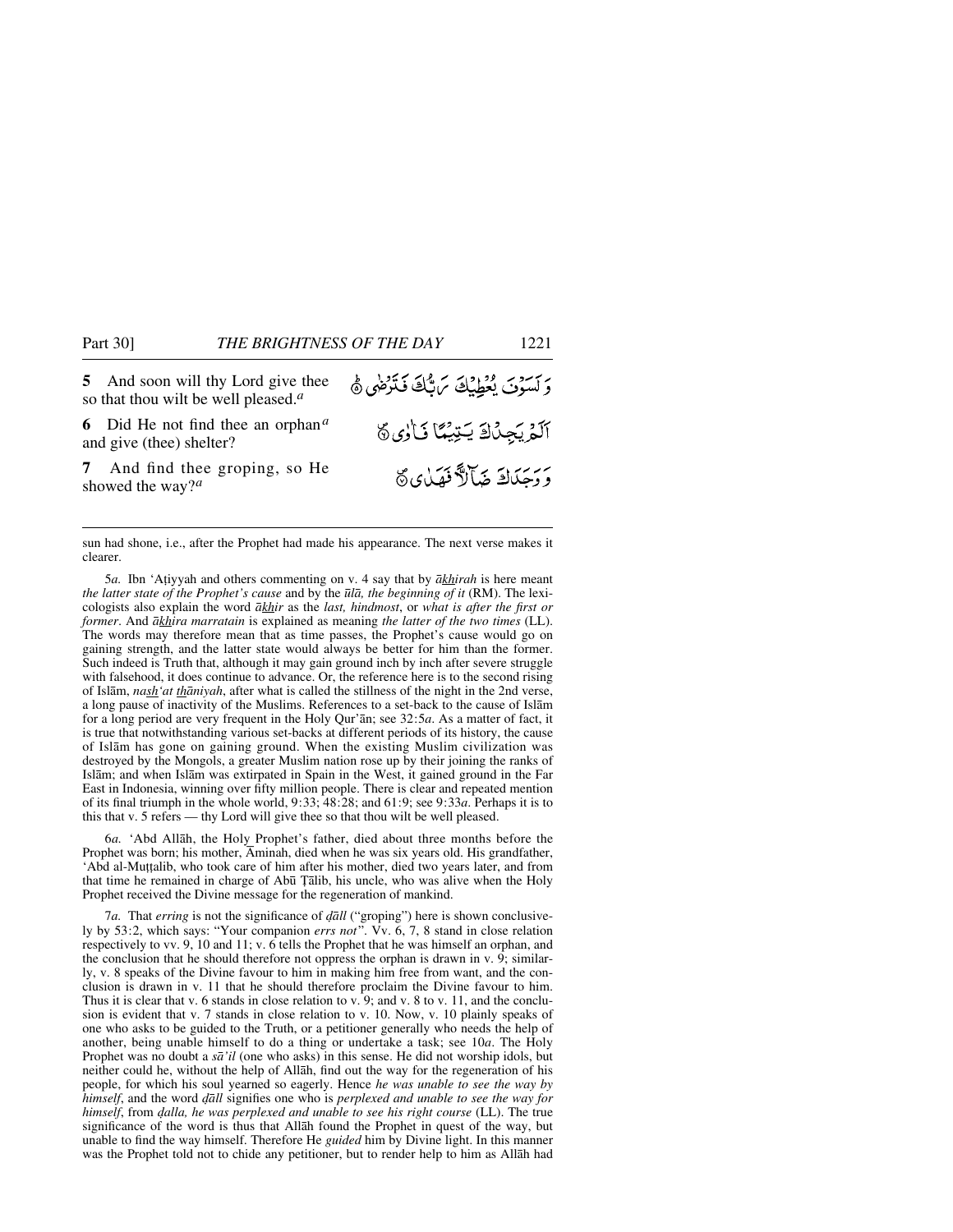**8** And find thee in want, so He enriched thee?*<sup>a</sup>*

**9** Therefore the orphan, oppress not.*<sup>a</sup>*

10 And him who asks, chide not.<sup>*a*</sup><br>11 And the favour of thy Lord, pro

And the favour of thy Lord, proclaim.*<sup>a</sup>*

## رُ رَجَدَكَ عَآيِيلًا فَأَغْنَى ﴾ فَأَمَّاالْيَتِيْمَ فَلَا تَفَهَّرُهُ وَآمَنَا السَّائِيلَ فَلَا تَنْهَدُهُ وَ آَمَّا بِنِعْمَةِ مَرِّبِّكَ فَحَرِّثٌ ﴾

helped him. Or *˙åll* signifies *one who becomes lost* (T, LL) in the pursuit of some object, as Jacob's sons speak of their father as being in *˙alål* (R), i.e., lost in the love of Joseph (12:95), and thus the meaning may be that the Holy Prophet had so devoted himself to the quest of the right way for the world that he had lost himself in that quest; see introductory note, chapter 94.

8*a.* Finding the Holy Prophet in want, and enriching him, do not refer to his temporal or pecuniary circumstances only, if they refer to them at all, but rather to his spiritual needs and the spiritual wealth with which he was enriched.

9*a.* Not taking care of the orphans is really their oppression. In one of the many of his sayings the Prophet says: *He who takes care of the orphan and I are like these two* (showing his two fingers close to each other) (B. 70:24).

10*a*. The word *så'il* occuring in this verse is interpreted generally as meaning *a beggar*. But *petitioner*, or one who asks, is a much better rendering, for it retains the breadth of the original. Ïasan interpreted the word as meaning *he who asks about knowledge,* and this interpretation is corroborated by what is related in the opening verses of ch. 80. It is, moreover, in consonance with the chief object of a prophet's mission, which aims at spreading true knowledge.

11*a.* The *ni'mat*, or *the favour*, is no other than *revelation*, the greatest of all Divine favours, as it is recognized to be throughout the Holy Qur'ån. This was the favour which the Holy Prophet continued to announce throughout his life. Mujåhid says: *The favour referred to here is the Qur'ån* (Rz).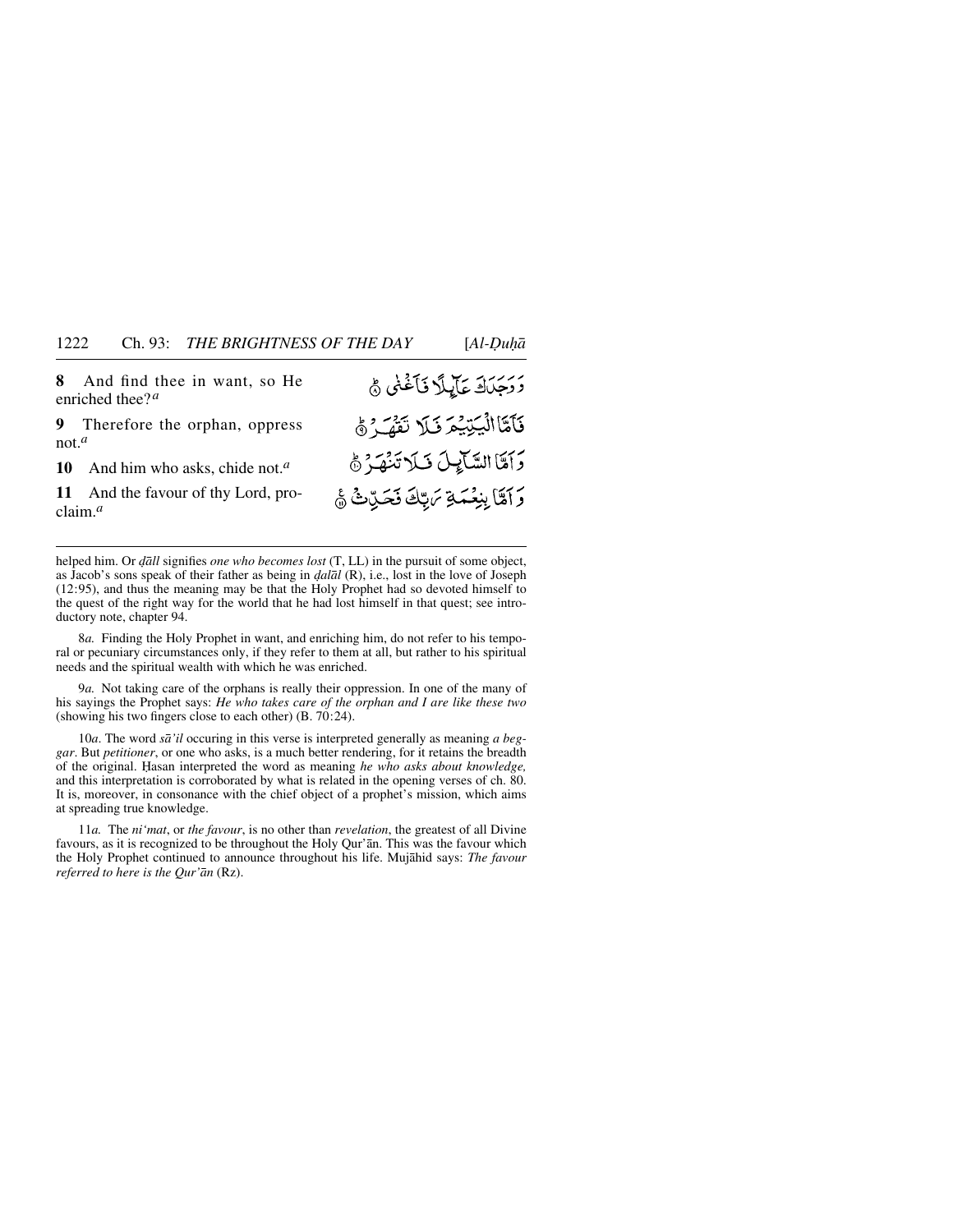

#### *Al-Inshiråƒ:* **The Expansion**

(REVEALED AT MAKKAH: 8 *verses*)

This chapter, like its predecessors, comforts the Prophet. His difficulties were not to continue, but would soon be followed by ease, and it was a sufficient indication of this that his breast was *opened* or *expanded* for the Truth, whence the title of this chapter. The great burden which almost broke his back, his deep anxiety for humanity, had been removed by Divine revelation. This chapter is closely connected with the preceding one, to which it forms, as it were, a supplement. It is one of the earliest revelations.

In the name of Allåh, the Beneficent, the Merciful.

**1** Have We not expanded for thee thy breast,*<sup>a</sup>*

**2** And removed from thee thy burden,

**3** Which weighed down thy back,*<sup>a</sup>*

3*a.* The burden which *weighed down his back* signifies anxiety for raising humanity from the ignorance and superstition in which it was involved. Compare 26:3: "Perhaps

بِسْمِ اللهِ الزَّحْسٰنِ الزَّحِيْمِينِ آلَمْ نَشْرَحْ لَكَ صَدْبَرَكَ ٥ بربر وبي بردي ون كقرة الَّذِيَّ اَنْقَصَ ظَهْرَكَ ﴾

<sup>1</sup>*a.* The *expanding of the breast* is also mentioned in Moses' prayer in 20:25: "My Lord, expand my breast for me". The same words occur also in 6:125: "So whomsoever Allåh intends to guide, He expands his breast for Islåm". As opposed to this, it is added: "And whomsoever He intends to leave in error, He makes his breast strait and narrow". There is a report according to which Gabriel opened the breast of the Holy Prophet while he was yet a boy in charge of his nurse, and washed his heart; the authenticity of this has been questioned on critical grounds (Rz). But even that criticism is due to a misconception, for the same incident is related to have taken place again, when the Holy Prophet was entrusted with his Divine mission. The incident was therefore evidently a *kashf*, or *a clear vision*. AH says: "*The expanding of the breast signifies its illumination with wisdom and its vastness for the reception of what was to be revealed to him*". Råghib gives a similar explanation, viz., *its expansion with Divine light and tranquillity*. The expansion of the breast stands, in one word, for the greatness of the heart of the Prophet.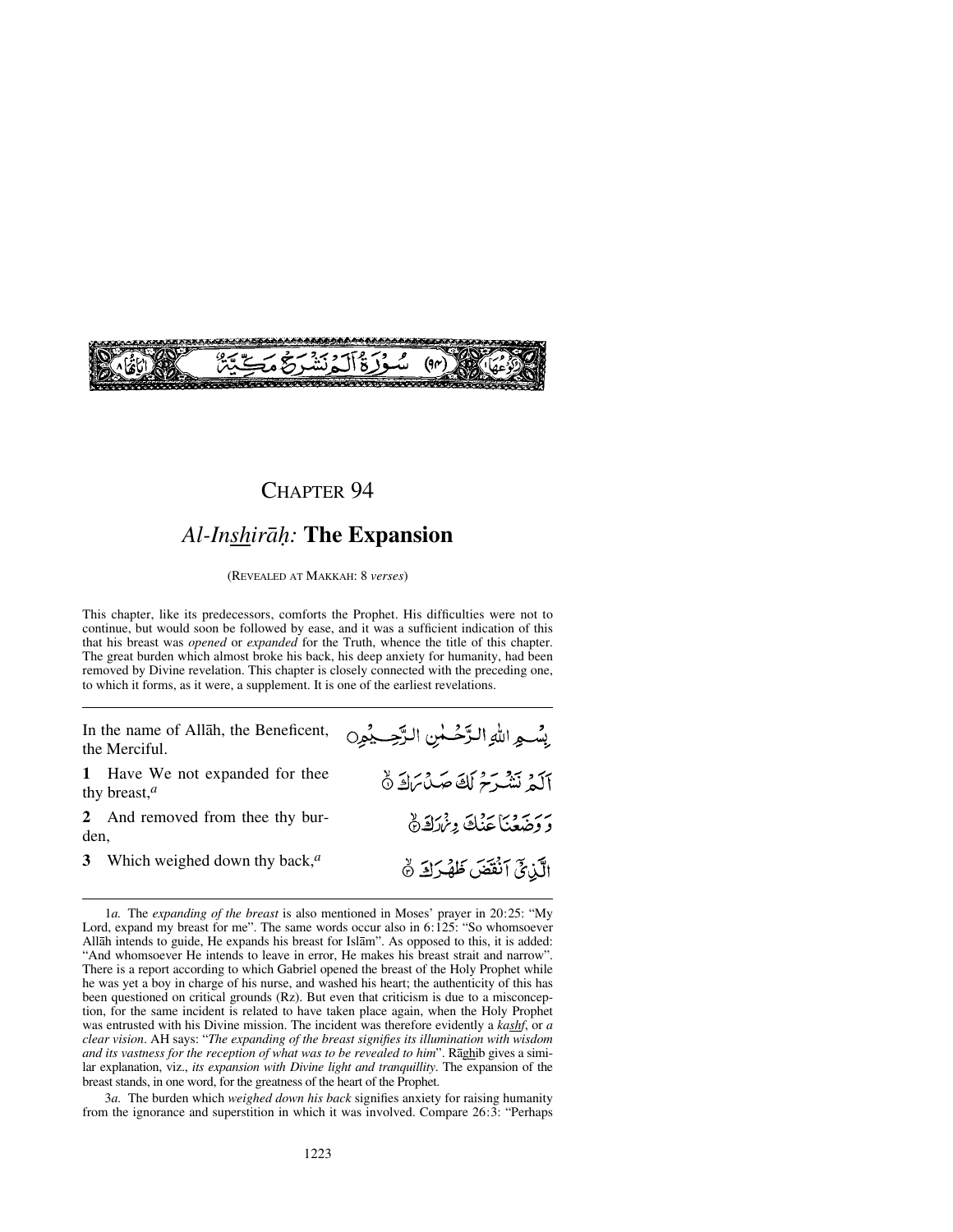**4** And exalted for thee thy mention?*<sup>a</sup>*

**5** Surely with difficulty is ease,

**6** With difficulty is surely ease.*<sup>a</sup>*

**7** So when thou art free (from anxiety), work hard,*<sup>a</sup>*

**8** And make thy Lord thy exclusive object.

د برنزد با لكَ ذِكْرَكَ ﴾ فَانَّ مَعَ الْعُسْدِ بُسْدًا ﴾ إِنَّ مَعَ الْعُسْيِرِ يُسْكِّ أَنَّ فَأَذَا فَدَغْتَ فَانْصَبُ ﴾ وَالِي مَ تِبْكَ فَامْ غَبْ ﴾

thou wilt kill thyself with grief because they believe not". The *removal* of the burden signifies giving relief from anxiety.

4*a.* This is a clear prophecy of the glorious eminence to which the Holy Prophet was to be raised, uttered at a time when he was alone and unknown.

6*a.* In consonance with what it said in v. 4, the *ease* refers to the *ultimate triumph*, and the *difficulty* to *the trials* which the Prophet was then undergoing. But the passage as well reveals a general law of nature that difficulty is followed by ease. The statement is repeated, showing that Islåm would twice be in great difficulties and face hard trials, and that on both occasions it would come out with ultimate triumph. There are clear indications in the Holy Qur'ån and in the sayings of the Holy Prophet of the trials and difficulties of Islåm in the latter days, as great as those at the time of its birth, and of its ultimate triumph on both occasions.

7*a.* The Prophet's being *free* signifies his *freedom from anxiety*, in reference to what is said in the previous verse. Being now free from all anxiety, he was to work hard for the regeneration of a fallen humanity, and make his Lord his exclusive object, i.e., apply himself wholly to establish the greatness of God.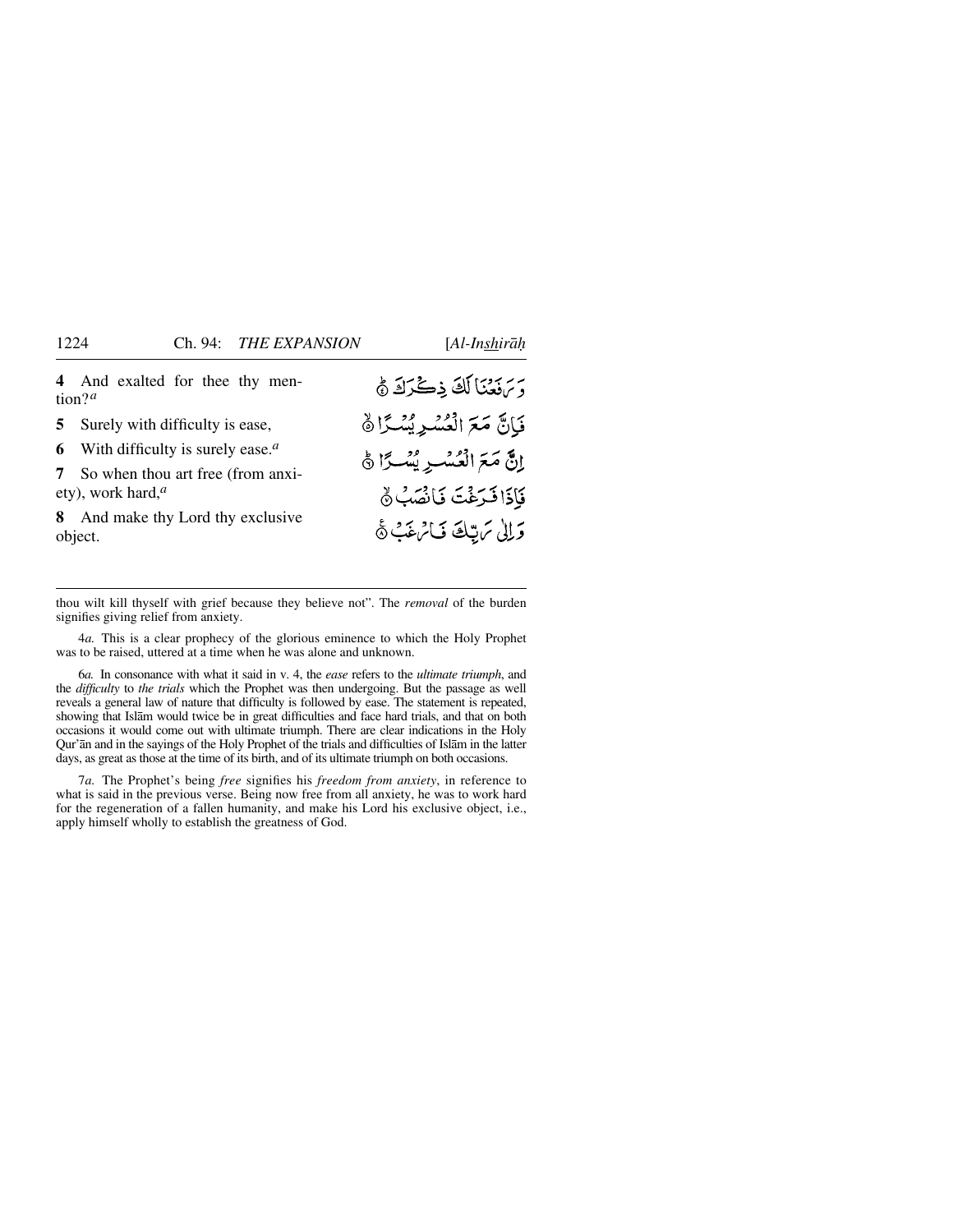

#### *Al-Tßn:* **The Fig**

(REVEALED AT MAKKAH: 8 *verses*)

This chapter shows — by drawing a comparison between the Mosaic dispensation, of which *the fig* is a symbol and gives its name to this chapter, and the Islamic dispensation — that man is so created that he can rise to the highest degree of eminence, if he sets before himself right principles and acts on them, and that he degrades himself to the lowest position in creation, if he is not guided by right priniciples, or, being so guided, fails to act upon them. The chapter belongs to the same early period as the other chapters preceding it.

In the name of Allåh, the Beneficent, the Merciful. 5التِّيُنِ وَالزَّيْتُوْنِ نَّ **1** By the fig and the olive!<br>**2** And mount Sinai! ر<br>وَطُوْىِ سِيْنِ بِّنَ نَّ 2 And mount Sinai!<br>3 And this city made **3** And this city made secure!*a*— وَهْنَ االْبَلَيْ الْأَصِيْنِ ﴾

<sup>3</sup>*a.* The *fig* and the *olive* stand respectively for *the law given on Mount Sinai* and *that revealed in the sacred city of Makkah*; and the two verses that follow make this clear. It must be remembered that a comparison between Moses and the Holy Prophet Muhammad is introduced in very early revelations, as here and in  $52:1-6$  and  $73:15$ . The fig stands for the Jewish dispensation, and this is the significance underlying the cursing of the fig-tree by Jesus. It is said that coming from Bethany early in the morning and finding himself to be hungry, Jesus drew near to a fig-tree so that he might gather some figs; and seeing nothing but leaves upon it, he cursed the tree, and immediately it withered to the root (Matt. 21:19). This action of Jesus evidently signified the rejection of the Jews, who resembled the fig-tree, which had only leaves but no fruit, and even the leaves, representing as they did their outward actions of piety, should now wither away. The rejection of the Jews is still more plainly referred to in the parable of the garden (Matt. 21:33), which ends with the significant words: "The kingdom of God shall be taken from you, and given to a nation bringing forth the fruits thereof" (Matt. 21:43). It may be added that the Prophet Jeremiah also compares the Jewish nation to two baskets of figs, the good figs standing for the righteous from among the Jews and the vile figs for the wicked ones (Jer. ch. 24).